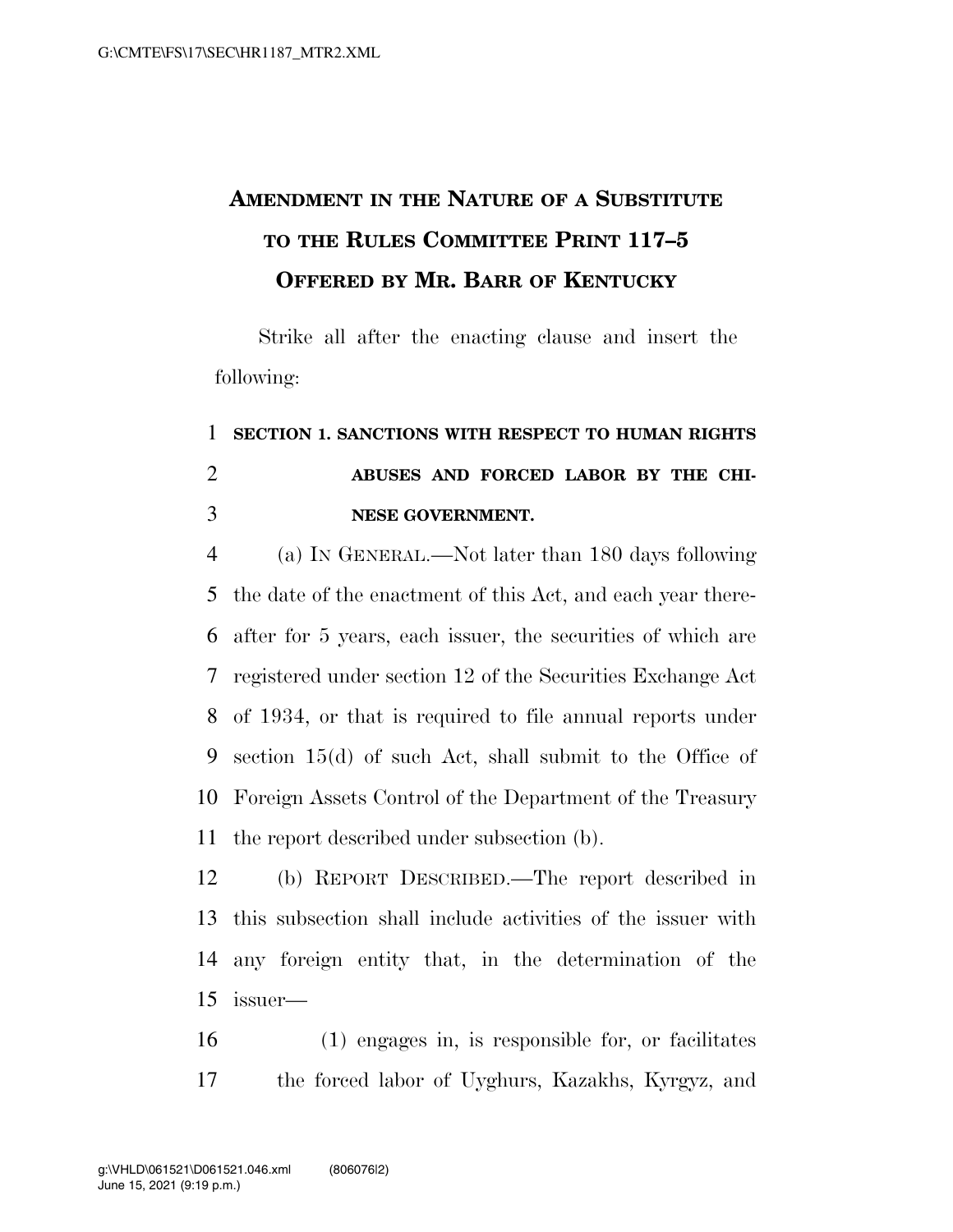members of other Muslim minority groups in the Xinjiang Uyghur Autonomous Region of China;

 (2) engages in, contributes to, assists, or pro- vides financial, material, or technological support for efforts to contravene United States law regarding the importation of forced labor goods from the Xinjiang Uyghur Autonomous Region;

 (3) is subject to sanctions under Executive Order 13818, Executive Order 13936, or subtitle F of title XII of the National Defense Authorization Act for Fiscal Year 2017 (Public Law 114–328, the Global Magnitsky Human Rights Accountability Act);

 (4) engages in creating or providing technology or other assistance to create mass population sur- veillance systems in the Xinjiang Autonomous Re-gion of China; or

 (5) builds or runs detention facilities for Uyghurs, Kazakhs, Kyrgyz, and other members of Muslim minority groups in the Xinjiang Uyghur Au-tonomous Region.

22 (c) IMPOSITION OF SANCTIONS.—Not later than 90 days after receiving the report described under subsection (b), the Secretary of the Treasury shall determine whether to include a foreign entity described in the report on the